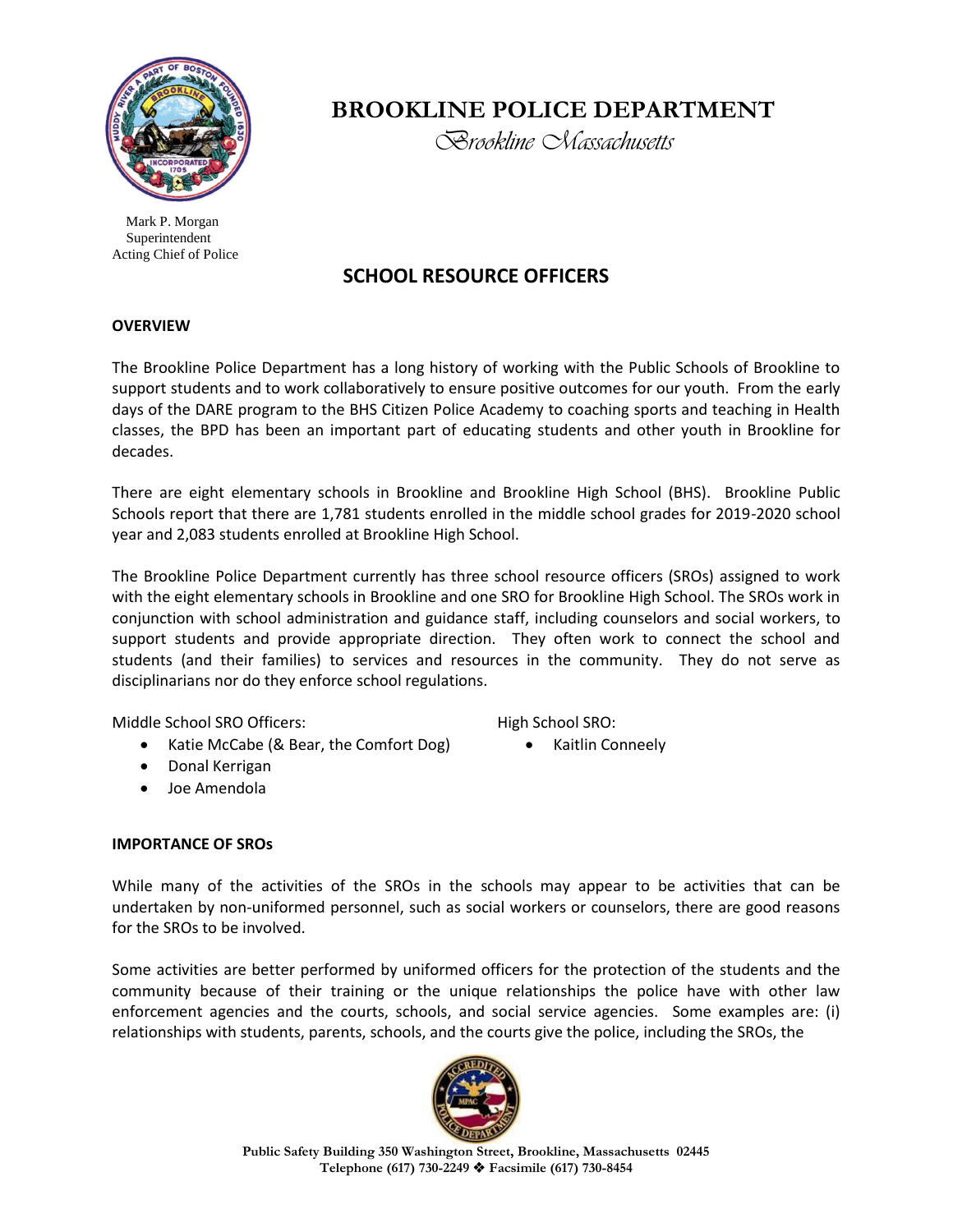ability to divert juveniles involved in minor law-breaking from the criminal justice system; (ii) using the police department's knowledge of and engagement with criminal activity that targets youth, such as cyber-crime, predatory stalking of students, sales or distribution of illicit drugs and alcohol, gang activities, and other criminal undertakings, is only possible if police are taking the lead role and have relationships with students before problems arise; (iii) police have relationships with social service, mental health, and medical agencies and can identify and respond to minor problems early before they become significant law enforcement problems; (iv) police are uniquely positioned to provide safety and security teachings and trainings in anticipation of possible active shooter or other safety risks in the schools; and (v) police officers at school dances and other activities provide protection to students if there are problems from other students or other persons.

Non-uniform personnel, such as social workers or counselors, may be appropriate for certain other tasks now performed by uniformed officers, but only after careful review of the support needs and resources currently provided to such personnel, including police backup.

Finally, most activities of SRO officers help to develop relationships between schools, students and parents and the police department that serve general Town-wide purposes. It is a benefit to the community for students from the elementary years through high school to know and understand the work of law enforcement and develop relationships with police officers that can provide guidance and support for positive behavior.

#### **SROs IN THE SCHOOLS**

All SRO officers are National Association of School Resource Officers (NASRO), ALICE (Alert, Lockdown, Inform, Counter, Evacuate Active Shooter Training for Schools) & CIT (Crisis Intervention Team) trained:

- SROs are trained and follow up on juvenile CIT clients
- SROs continue to work with the schools, families and the Brookline Center to offer services and support for their students

School Resource Officers - Enforcement, Diversion and Arrests:

- Middle Schools NO arrests have been made of elementary/middle school students by the SROs and two middle schoolers have been entered into the Diversion Program in the last year
- BHS NO arrests, three youth summonsed to court and ten youth diverted from the criminal justice system into the Diversion Program since March 2019 when the HS SRO Program began

#### **MIDDLE SCHOOL SROs**

The Middle School SROs taught roughly 210 Aware Classes to middle schoolers last year. These classes consisted of:

- Cyber-Awareness
- Substance Use & Addiction
- Healthy Relationships



**Public Safety Building 350 Washington Street, Brookline, Massachusetts 02445 Telephone (617) 730-2249 Facsimile (617) 730-8454**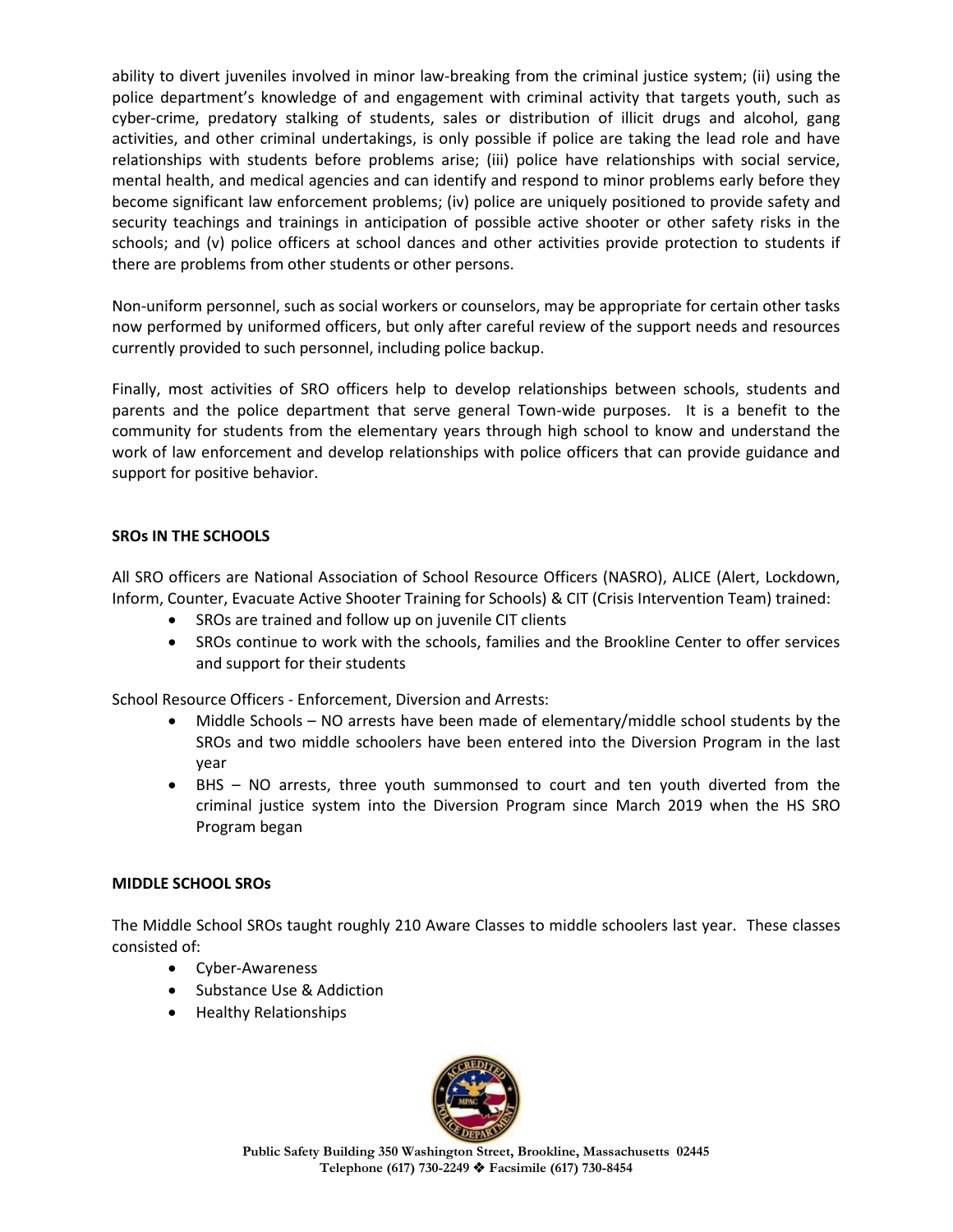Other Middle School SRO-School involvement:

- SROs attend the Raft dances that are held once a month during the school year
- SROs participate in gym classes where they interact with students and participate in activities
- SROs attend open houses during and at the beginning of the school year
- SROs assist with the end of the year school graduations
- SROs participate in open discussion groups with families regarding vaping
- SROs have been asked to assist with grief counseling following various tragedies
- SROs are a resource for school guidance counselors and administration who have concerns about students
- SROs coordinated and delivered safety and security trainings (i.e., active shooter) for all BPS schools
- SROs have been instrumental in assisting schools with locating students who have eloped from the school campus
- SROs assist the schools with shelter in place incidents and evacuations (drills and actual)
- SROs staff the morning and afternoon traffic posts for various schools
- SROs are asked to provide assistance and support to families whose students have an aversion to attending school

Out of School Involvement:

- SROs coordinate and run an annual Summer Program
- SROs teach safety classes at daycare centers around Town
- SROs assist with Special Olympics and Recreation Department programs
- SROs have been a part of meet and greets with several programs in town including BEEP, the Rise Program, the therapeutic and adaptive learning centers
- SROs have taught classes at several religious schools in Town
- SROs have assisted staff and students at the Bay Cove Academy with several classes and behavioral issues
- SROS attend out of school events in support of their students, such as the annual Spelling Bee, Brookline Day, sporting events, student rallies, Boy/Girl Scouts, bike parades and school fun runs, etc.
- During COVID, SROs have continued to support students and their families and have worked with school counselors and administrators to address concerns they have about students

## **BROOKLINE HIGH SCHOOL SRO**

SRO Kaitlin Conneely has been assigned to the BHS since March 2019. She has established very close relationships with students and faculty and has continued to support both during COVID. SRO Conneely's role at BHS is to work with students and staff to ensure the most positive outcomes for youth at BHS. The Memorandum of Understanding (MOU) between the Public Schools of Brookline and the Brookline Police Department is attached.

BHS SRO-School Involvement:

- Coordinating the annual BHS Citizen Police Academy
- Attending school events and activities in support of students, such as the Powder Puff game, graduation, the Lunar New Year celebration, student rallies, sporting events, etc.